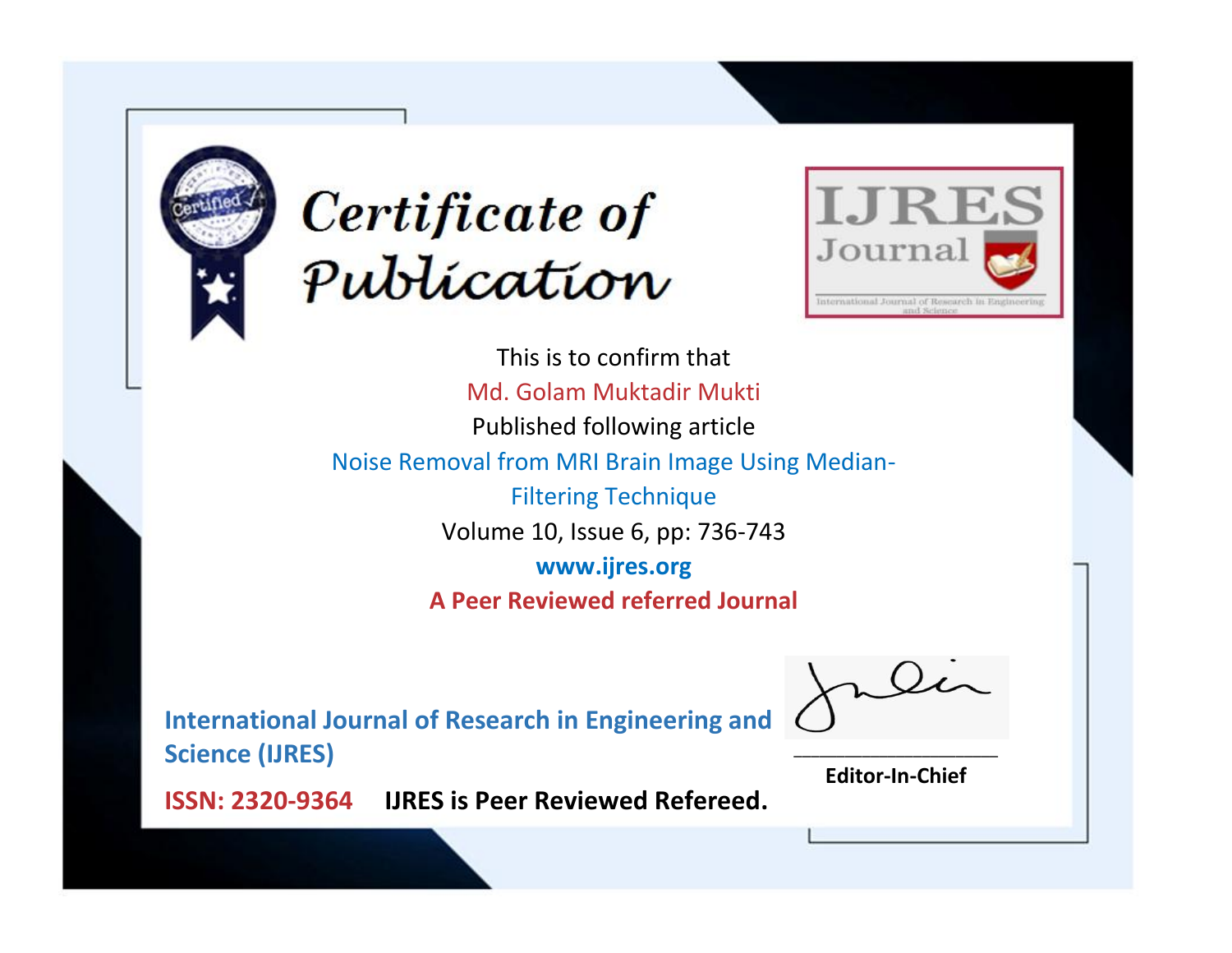



This is to confirm that Md. Maniruzzaman Published following article Noise Removal from MRI Brain Image Using Median-Filtering Technique Volume 10, Issue 6, pp: 736-743 **www.ijres.org A Peer Reviewed referred Journal**

**International Journal of Research in Engineering and Science (IJRES)**

\_\_\_\_\_\_\_\_\_\_\_\_\_\_\_\_\_\_\_\_\_\_\_\_ **Editor-In-Chief**

**Journal.**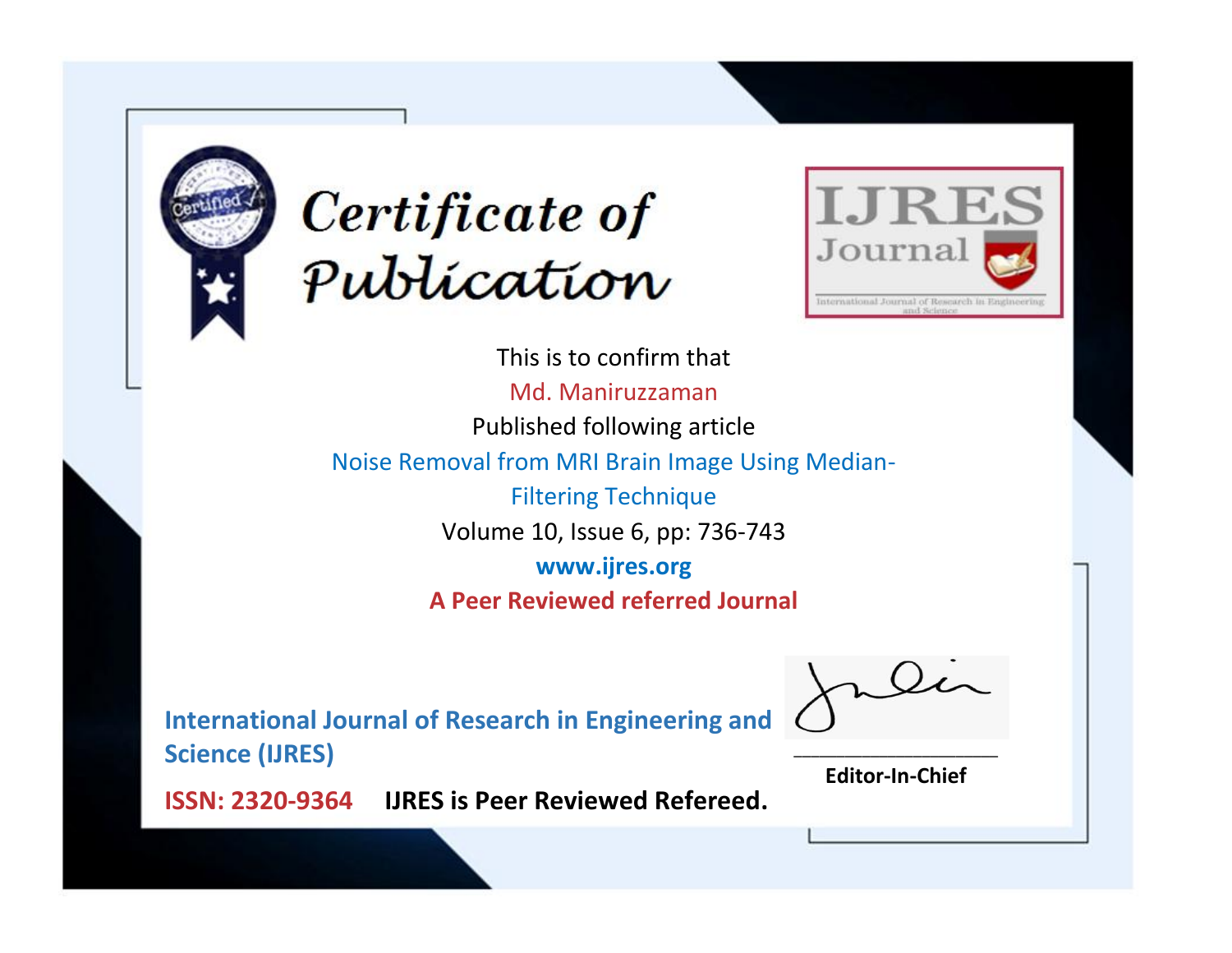



This is to confirm that Mohammad Ashik Alahe Published following article Noise Removal from MRI Brain Image Using Median-Filtering Technique Volume 10, Issue 6, pp: 736-743 **www.ijres.org A Peer Reviewed referred Journal**

**International Journal of Research in Engineering and Science (IJRES)**

\_\_\_\_\_\_\_\_\_\_\_\_\_\_\_\_\_\_\_\_\_\_\_\_ **Editor-In-Chief**

**Journal.**